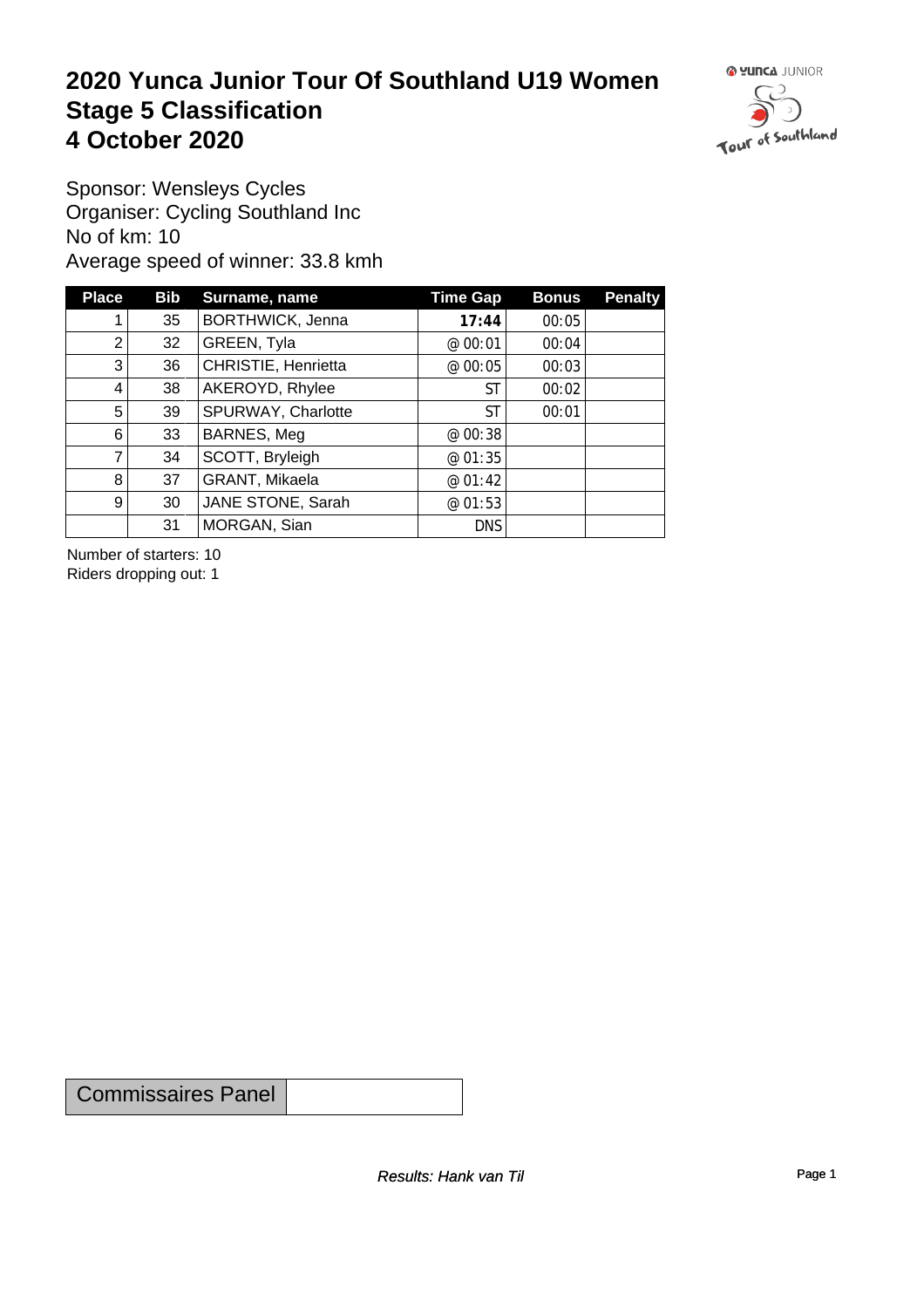## **2020 Yunca Junior Tour Of Southland U19 Women General Classification (Stage 5)**<br>
4 October 2020 **4 October 2020**



Organiser: Cycling Southland Inc

| <b>Place</b> | Bib             | Surname, name           | <b>Time Gap</b> |
|--------------|-----------------|-------------------------|-----------------|
|              | 36 <sup>°</sup> | CHRISTIE, Henrietta     | 3:42:30         |
| 2            | 39              | SPURWAY, Charlotte      | @ 00:34         |
| 3            | 38              | AKEROYD, Rhylee         | @ 08:42         |
| 4            | 35              | <b>BORTHWICK, Jenna</b> | @08:44          |
| 5            | 33              | BARNES, Meg             | @18:54          |
| 6            | 37              | GRANT, Mikaela          | @24:14          |
|              | 32              | GREEN, Tyla             | @ 27:31         |
| 8            | 34              | SCOTT, Bryleigh         | @ 38:39         |
| 9            | 30              | JANE STONE, Sarah       | @ 39:28         |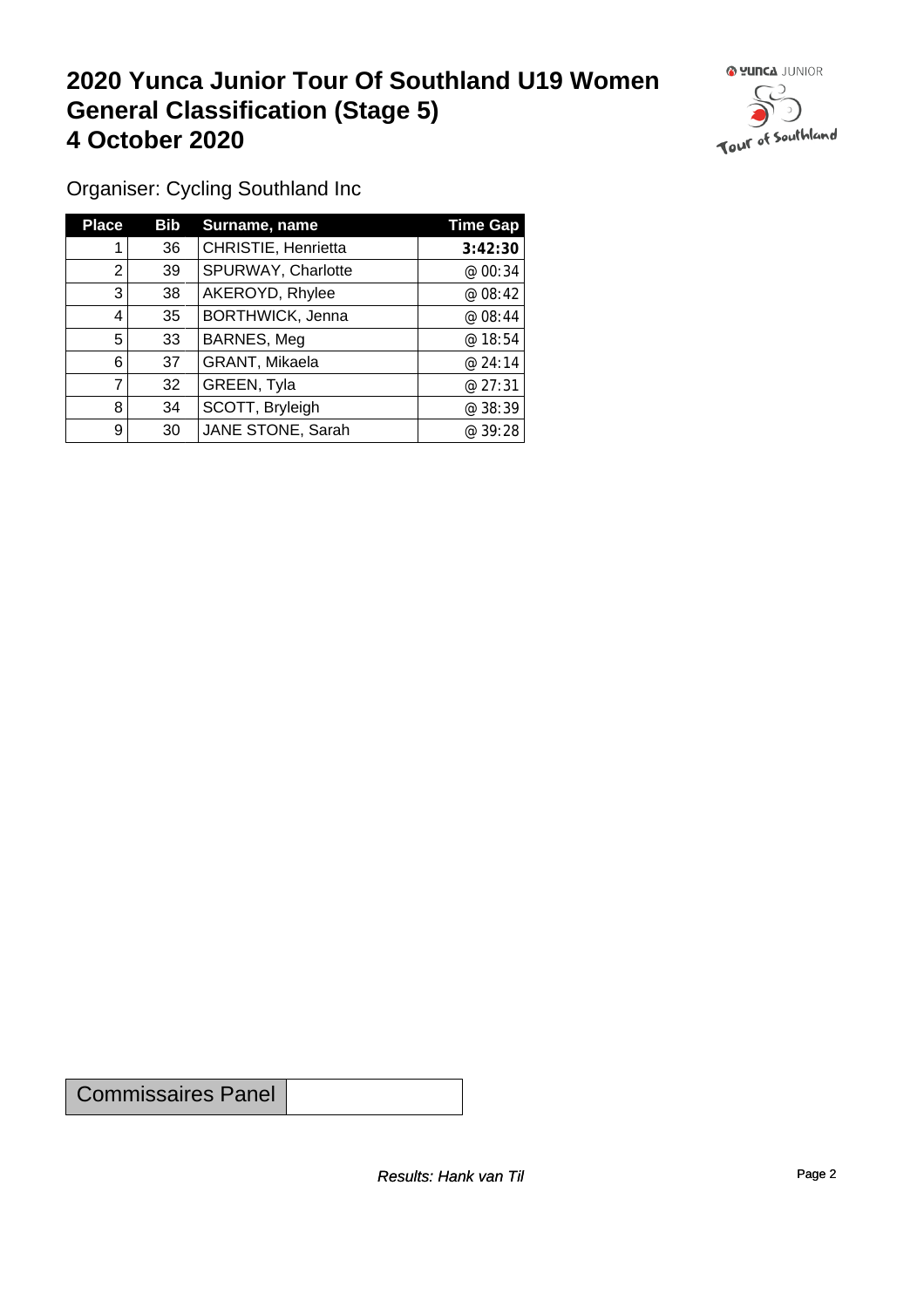## **2020 Yunca Junior Tour Of Southland U19 Women Sprint Classification (Stage 5) 4 October 2020**



Organiser: Cycling Southland Inc

| <b>Place</b> |                 | <b>Bib</b> Surname, name | <b>Points</b> |
|--------------|-----------------|--------------------------|---------------|
|              | 35 <sup>2</sup> | <b>BORTHWICK, Jenna</b>  | 12            |
|              | 38              | AKEROYD, Rhylee          | 10            |
| 3            | 32              | GREEN, Tyla              |               |
|              | 36              | CHRISTIE, Henrietta      |               |
| 5            | 33              | BARNES, Meg              |               |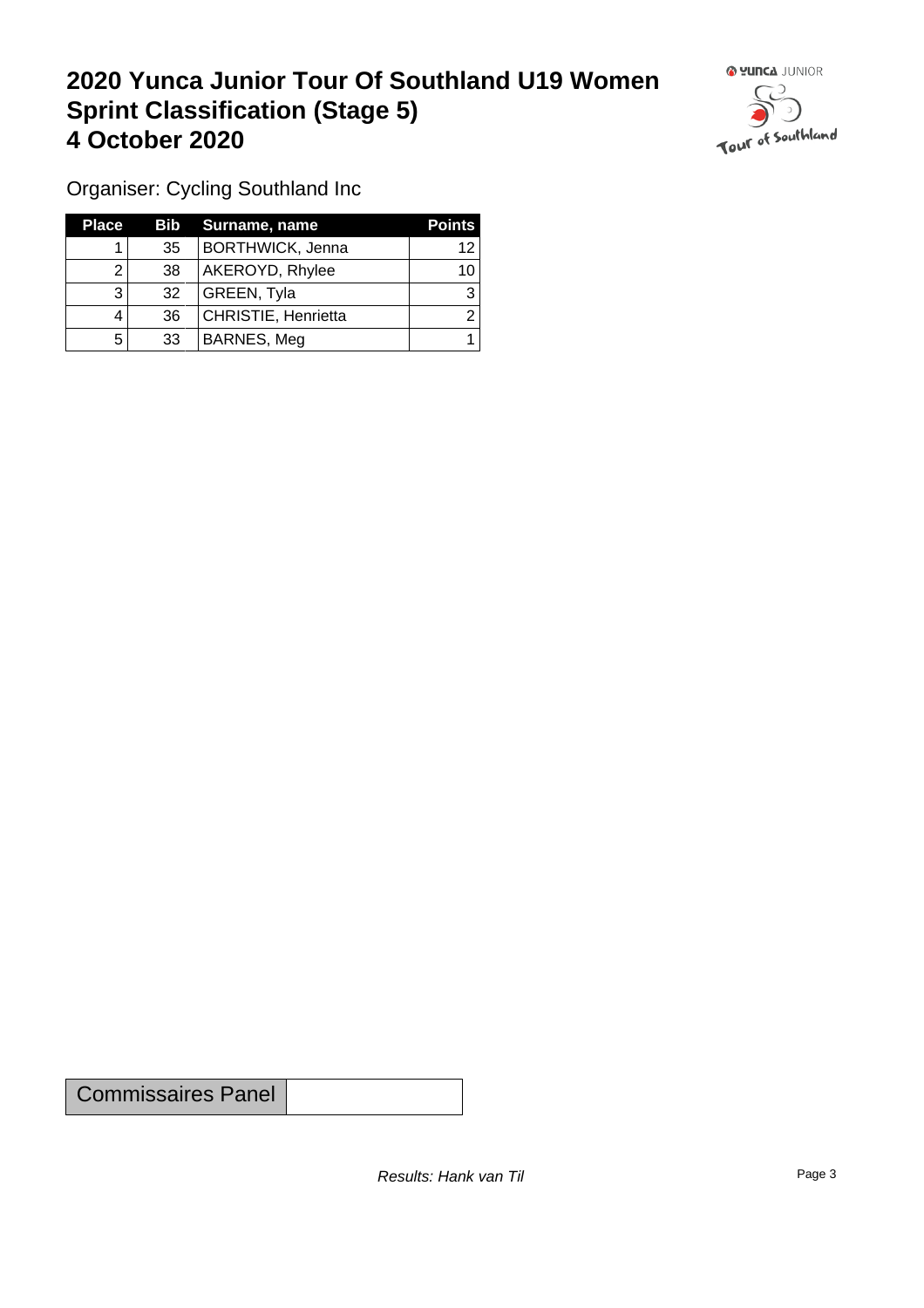## **2020 Yunca Junior Tour Of Southland U19 Women KOM Classification (Stage 5) 4 October 2020 19 To 2020 19 To 2020 19 To 2020**



Organiser: Cycling Southland Inc

| Place |    | Bib Surname, name         | <b>Points</b> |
|-------|----|---------------------------|---------------|
|       | 36 | CHRISTIE, Henrietta       | 10            |
|       | 39 | <b>SPURWAY, Charlotte</b> |               |
|       | 38 | AKEROYD, Rhylee           |               |
|       | 35 | <b>BORTHWICK, Jenna</b>   |               |